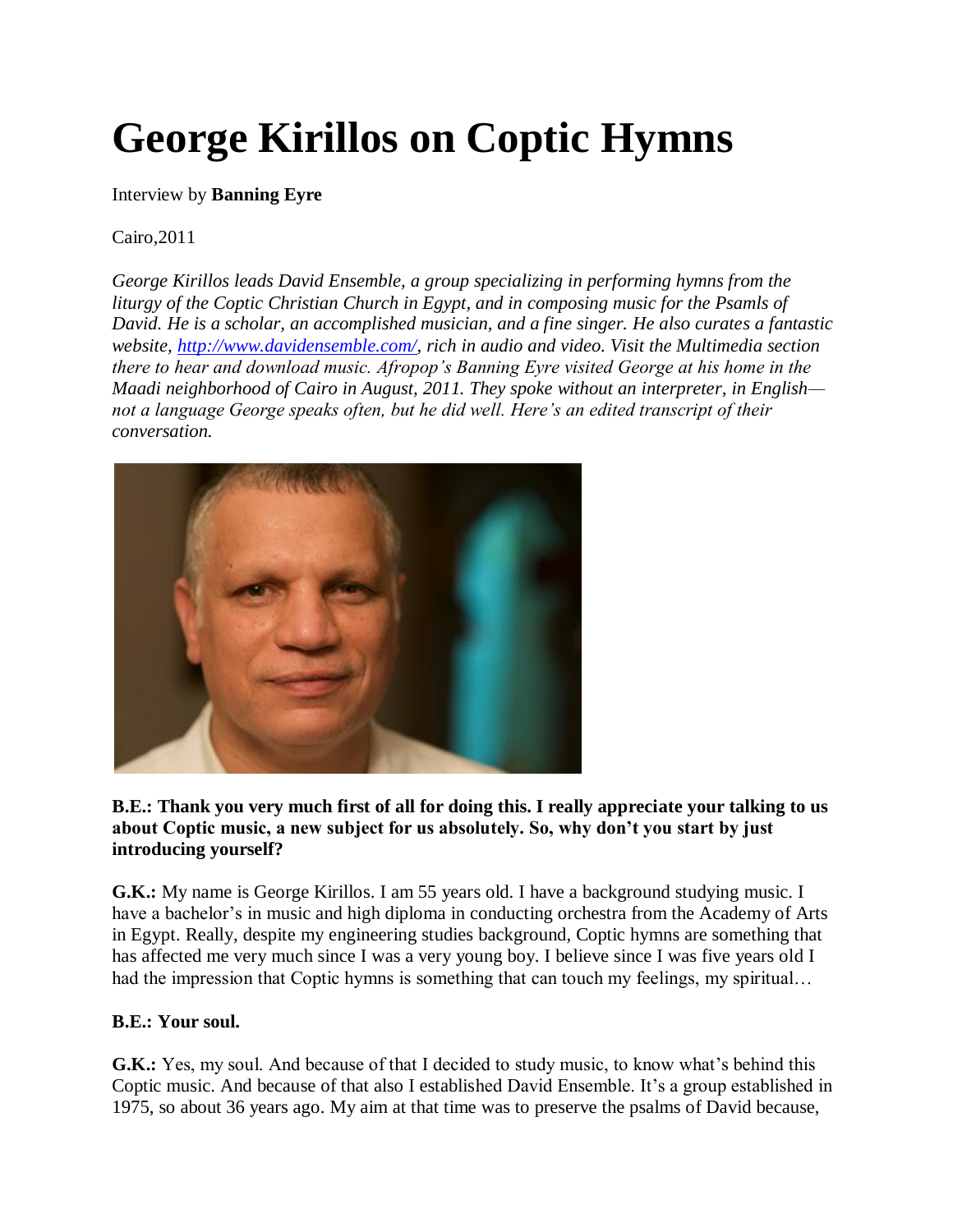you know, some of David's melodies, most of them, have been lost. We have only the texts. So I put on my shoulder to composing new melodies for these Psalms with the same spirit of the Coptic hymns. So, it will be Egyptian in nature. This is one of my targets, and the other target is to introduce the Coptic hymns for the people in an understanding way. Because sometimes the way we are trying to, while we are praising God by these Coptic hymns, it's not good, sometimes we like [SINGS POORLY] something like that, it's not good. So I wanted to introduce these Coptic hymns for the people in a good way, in a good performance.

## **B.E.: Expressing their full beauty.**

**G.K.:** Yes, and this was my target. If you ask me, "Why are you fascinated with Coptic hymns?" I'll tell you that Coptic hymns are the only hymns in the world that have existed since 2,000 years ago. If you have any example for any type of music existing these thousands of years, please tell me because I would love it also. Because the hymns when they have stayed for these long years it become like the Pyramids. You know, the effect of the years, no one can deny it.



# **B.E.: Two thousand years. That is inspiring.**

**G.K.:** Yes, and the problem is when we speak about two thousand years ago, there was no multimedia like now, no recording media, no cassette, no CD, DVD, all these media have been introduced only a hundred years ago.

## **B.E.: A very short time in the eyes of history.**

**G.K.:** Yes, so it was a challenge for the Coptic Church to preserve 1,048 hymns for this long time without any music notation or without recording media. Because, you know, music notation has been established in the  $11<sup>th</sup>$  Century. The Coptic Church selects cantors, and they prefer to select blind cantors, because when the person is blind he can remember these hymns very well. Because really when you speak about 1,000, around 1,000, hymns he has to preserve it in his mind and his heart. And to remember some of them that are used only once a year—it is very difficult. And the hymn might be twenty minutes long, and a very sophisticated hymn, not an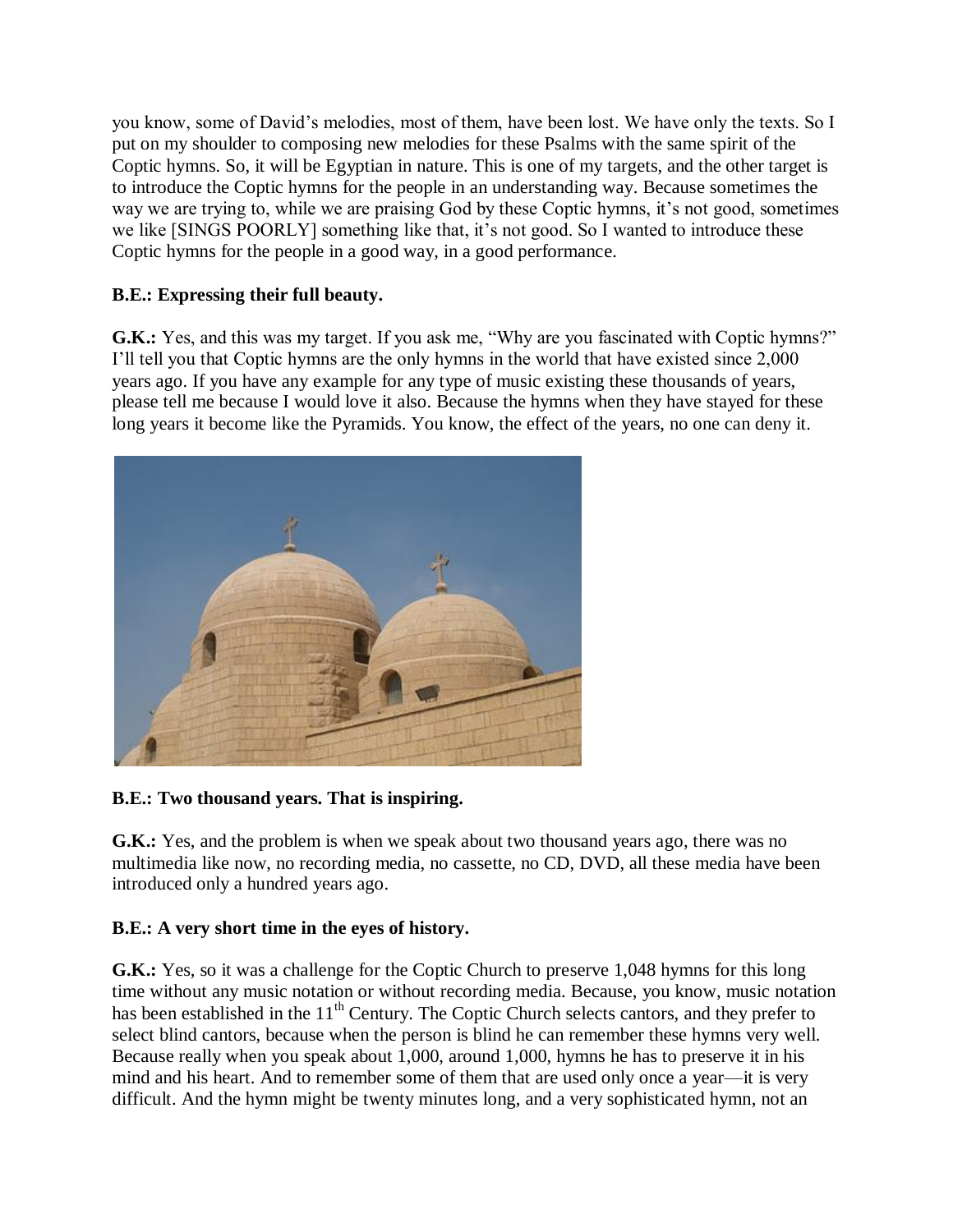easy hymn. [SINGS A BEAUTIFUL, ORNAMENTED LINE] And then, twenty minutes like that, so it's not easy for the cantor to remember such details of melody.

**B.E.: Very difficult, so a hymn like that IS two thousand years old and it's been preserved by oral tradition by elders singing it to younger singers, singers learning it, growing up, singing it to younger singers over and over like this. And the melody that you're singing now, that you just sang, it really comes from all the way back then? That's inspiring to think of. Two thousand years old.**

**G.K.:** Yes.

## **B.E.: And do you believe that that music has been changed at all in this process, or do you think that it has stayed pretty true to what it was?**

**G.K.:** We have to remember two items. For this music to be changed completely, that will not happen, because it's preserved in the Coptic Church. But if we can say that this music is absolutely solid, without any emotions without any effects, without any influences from the outside, that also never happened. Because if it's like that, that means what we have now is very tough and very solid. But it's alive, this music. I mean, it has been affected by all people who have been praising these songs during these thousands of years. But without changes, I mean that… You know the Sphinx?

# **B.E.: Sure.**

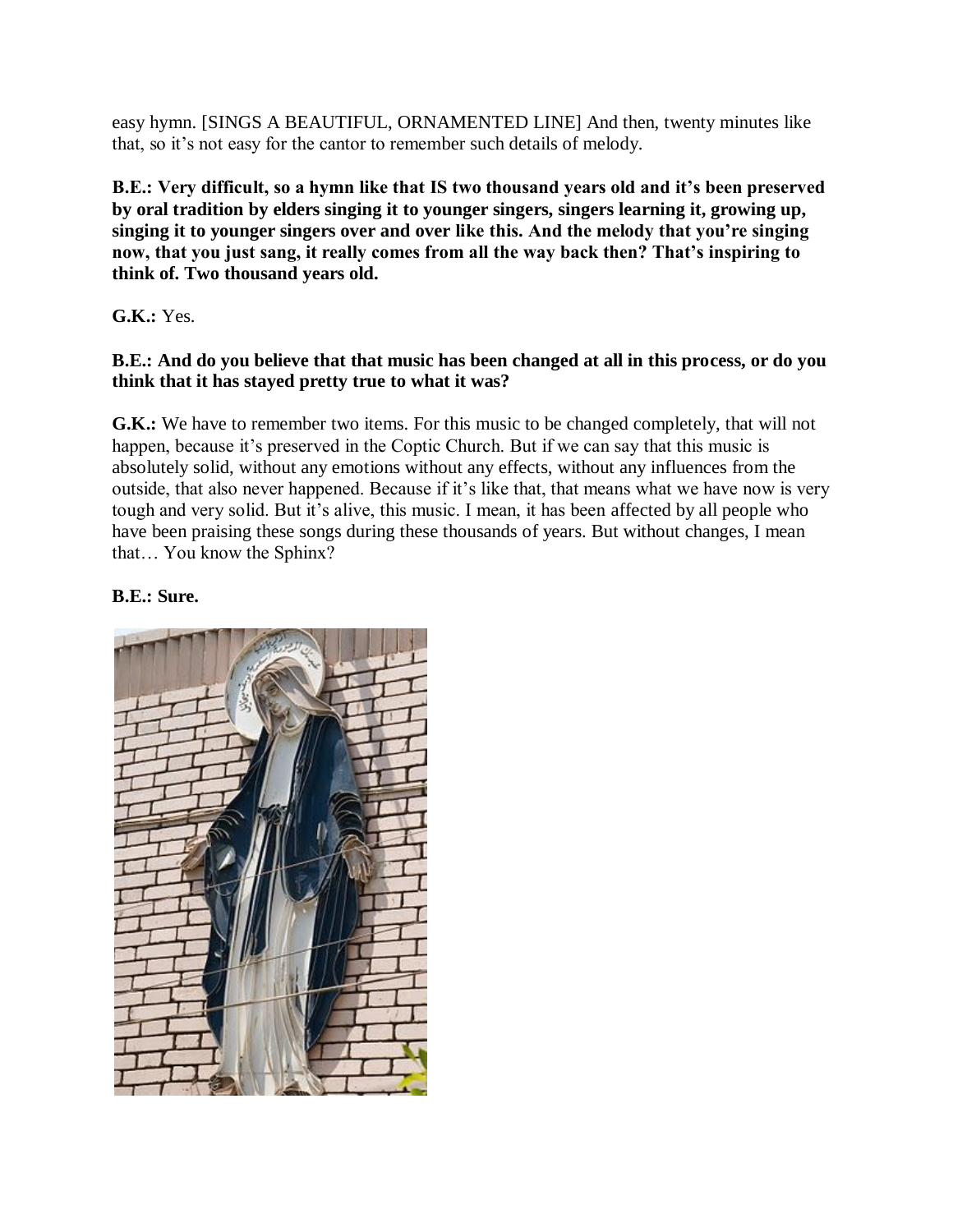**G.K.:** The Sphinx, yes. It stands there for seven thousand years, that's ok? But it is the same or changed? If we say, "No, it's completely changed," that's not right because it's the Sphinx. And if we say it is the same, exactly, no. Because the years affect the Sphinx. It has now become different than it was thousands of years ago. You got my point?

## **B.E.: Yes.**

**G.K.:** So the Coptic liturgy is the same. It's not completely changed because the Coptic church preserved these hymns inside its liturgy and inside its rituals. But at the same time, it's not completely solid because each one who sings these hymns gives his spirit, gives his emotions. And sometimes he adds some ornaments, very small ornaments, these ornaments may be to give these hymns more emotional effect. So we can't say that it's completely changed and we can't say that it's not changed completely. It's something in between.

## **B.E.: Very nice.**

**G.K.:** Really some of these Coptic hymns have Pharonic roots. Because as I said it's a long time ago, and the oldest hymns were composed by our early fathers. Some of these hymns, like Epouro were sung in the ceremonies for the Pharaoh. Epouro means "king" as in king of the peace. These words of the hymn are very wonderful. It has many forms in the church, one to be used in the feast, another to be used in the holy week, and another to be used in the midnight praising. Each one has a different melody and has a different mood and the first one [SINGS] it's different then the second one [SINGS]. It's completely different, according to the mood the church wants to praise in.

## **B.E.: So the first one you sang was the one that would be at festivals or weddings?**

**G.K.:** It says, "Of joy and of feasts and of weddings."

## **B.E.: Ok, and the second one is the one of the midnight prayer.**

**G.K.:** Yes. And the third one has the melody of grief in the holy week. This is for the midnight [SINGS].

## **B.E.: You can hear in those melodies that it's very old music. It's beautiful.**

**G.K.:** When we speak about Coptic hymns we have to remember some musical items. The first one is the huge number of scales, musical scales, of these Coptic hymns. You can find these hymns, in the same hymns he can change the scale many times. Sometimes in one Coptic hymn, you can find two or three or four musical scales. And you know that when the people can transfer from one mood to the other mood, from one scale to another to the third to the fourth. That means these people are professional, they are not just wanting to praise God and using any melody—no, no. They are talented for sure and they are also big composers, they are educated and know the scales and know they way to transfer from one scale to another.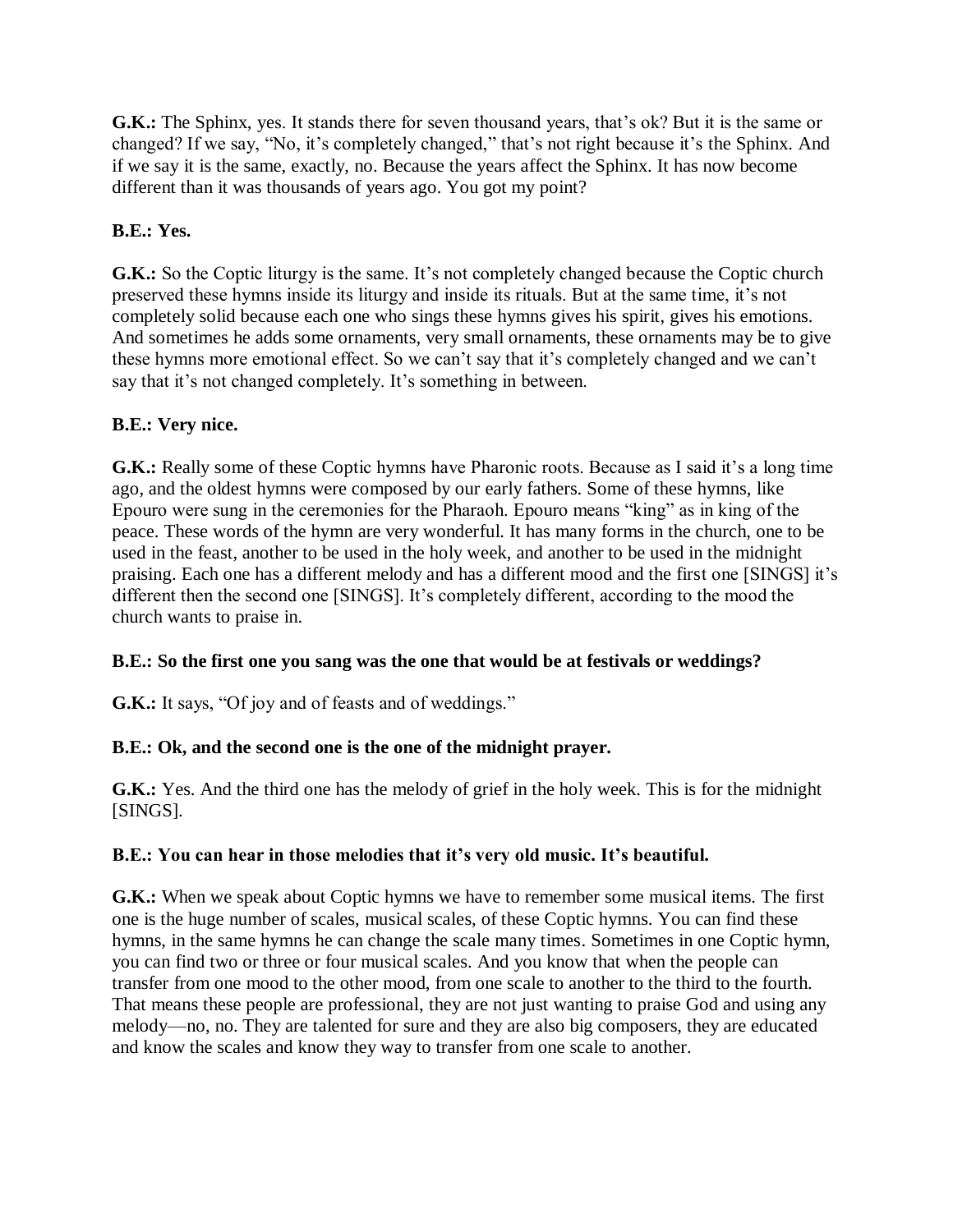**B.E.: That's interesting. You said many different scales; are all of those scales derived from the twelve-note chromatic scale that you'd find on a piano or are there any microtones in those scales?**



**G.K.:** Some of these scales are major scales, but sometimes you can find Saba scale

## **B.E.: You mean the maqam [Arabic mode]?**

**G.K.:** Yes. Maqam Saba is with microtone. [SINGS]. It's Saba. And for many hymns, you can find many, hundreds, of maqams, different from one to another. And in the same hymn you can find a lot of maqams, sometimes two or three or more. This first item is the scale. The second item is the rhythm. In Coptic music, you can find 3/4, 4/4, and 2/4. And then the one without any regular rules, any measures

#### **B.E.: No rhythm, per se.**

**G.K.:** No rhythm. The maestro cannot use his hand to lead the orchestra or the choir with this.

#### **B.E.: So it's like mawal in Arabic music.**

**G.K.:** Like Mawai, that's a good example. And if you ask me why we have many sounds, many hundreds of scales, music scales. That means that it's a rich music, but in rhythms, there are very few. Why? I said that when we talk about rhythm, you are talking about the body, you know? Rhythm can move the body; our church does not deal with the body, it deals with the soul, with the spirit. That when we use the rhythm, that means that we need a person to move his body and by the end of the hymns they can dance. Our church is traditional and they don't like to dance or to move the body, it needs to move the soul. And because of that, they use the scales, many scales, but very few rhythms.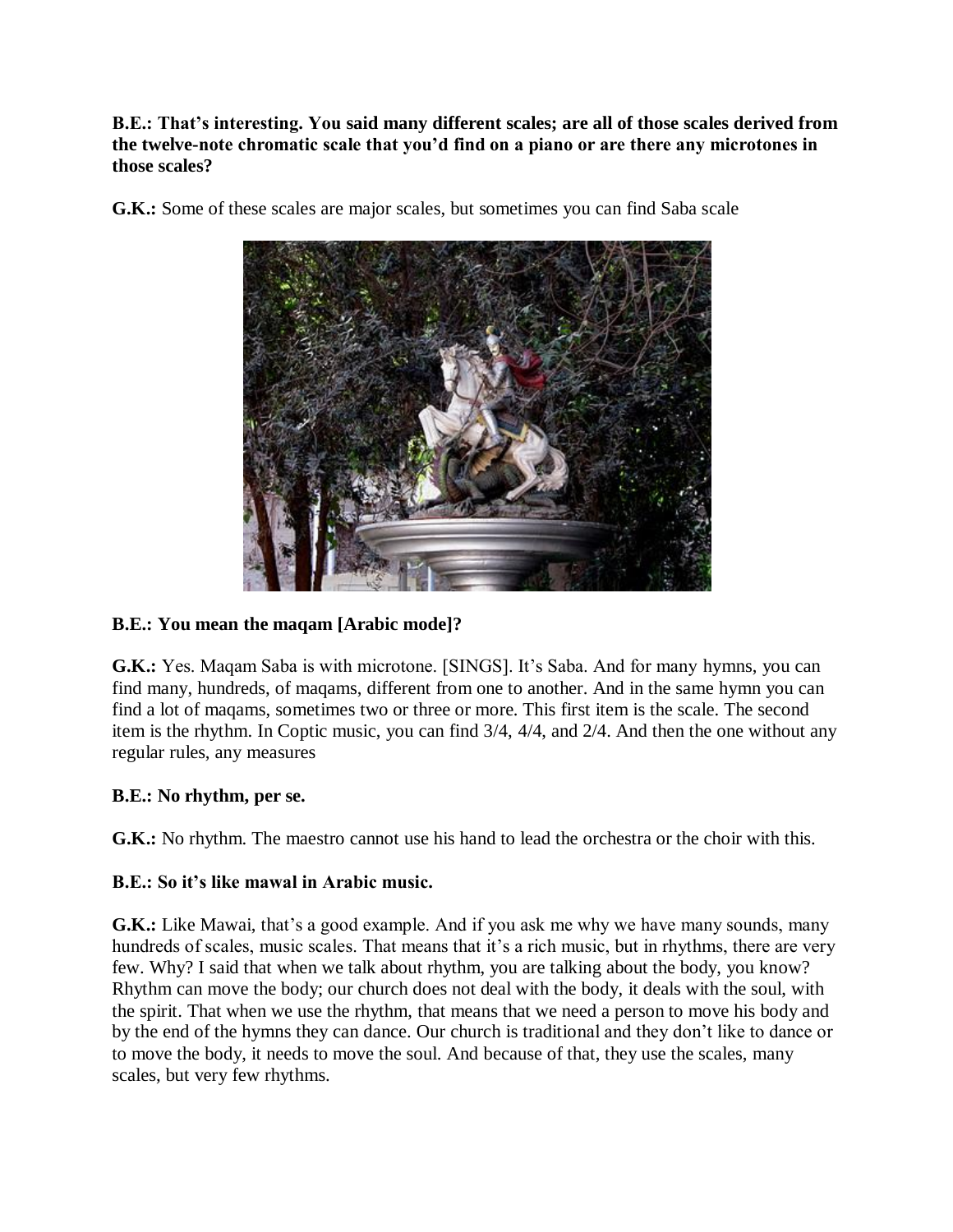

# **B.E.: So, many scales, few rhythms.**

**G.K.:** Yes and many ornaments.

#### **B.E.: Talk about ornaments.**

**G.K.:** Ornaments. You know that in Pharonic styles, like the old painting of the temples, you'll find many ornaments. These ornaments are in the nature of Egypt, and because of that, our Coptic hymns are also affected by the ornaments. So you can find in our Coptic hymns many ornaments. If you see that [SINGS]. All these ornaments are just to give you the feeling of the word Halleluiah.

**B.E.: Adding that extra bit of beauty. Yeah, that's nice. And when you perform these, I heard from the bit that I heard of the David Ensemble, your backing instrumentation, you have something like an orchestra. You have violins; tell me something about the instrumental and musical backing.**

**G.K.:** Yes. When you speak about Coptic hymns in the church, in the liturgy, you can't speak about instruments. These items have been removed from our Coptic hymns, from our Coptic Church. The instruments, except the cymbals and the triangle, just to adapt to the rhythm, when we have rhythm, or to give a matter of joy, something like that. Instruments have been removed except those. The dance? There is no dance. And statues. We didn't have statues.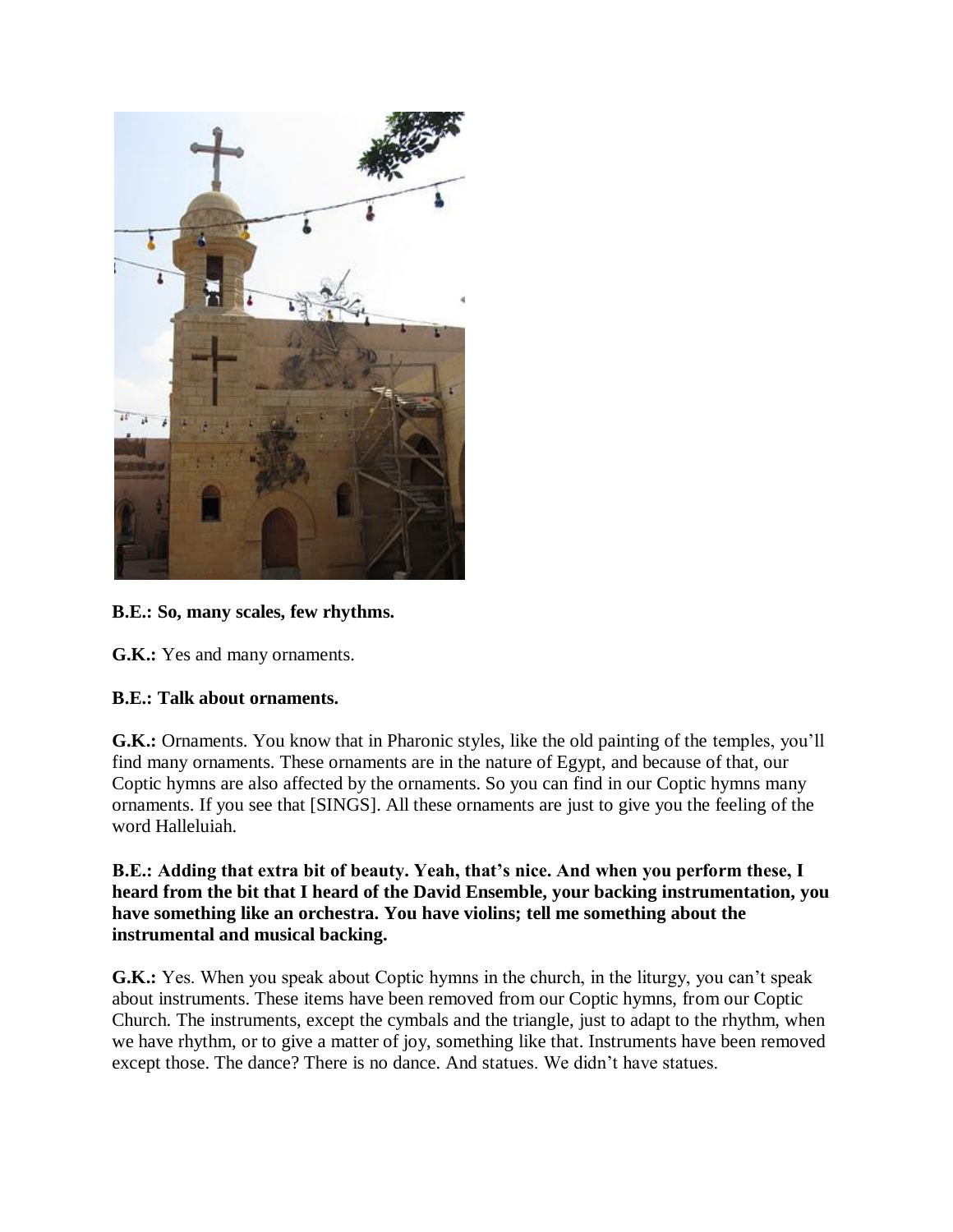#### **B.E.: So you don't have statues of Jesus like you would find in a European Christian church.**

**G.K.:** No, you can't have them. You can find it in other churches, but not in Orthodox Coptic church, you will not find it. And this is because in the early days of Christianity in Egypt, the Church wanted to make a difference between singing and praising in the temple and in the church. They are in the temple using dance, so they cancelled the dancing here. They used statues, and in Coptic Church they cancelled these statues. Just to… we can't say *haram*. You know *haram*, forbidden. It's not like that. It's because we have to make a difference. When you go to this temple, you will find dancing. But not in the church.

#### **B.E.: Give us the sense of the age and dimensions of the Coptic liturgy.**

G.K.: So, we spoke about the scales, the rhythms, the ornaments. Now we can speak about how the church makes these rituals not boring. We have about 35 rituals in the Coptic Church. The problem is that some of the rituals, like Holy Friday, people spend 10 hours a day in the church listening to Coptic hymns. So the Church has tried to make it very attractive, to make the ritual not boring. When you go to an opera, you will go for 1 or 2 hours maximum. But in the Coptic, orthodox church, you will spend about 10 hours listening to Coptic hymns. How? There are many items: One, the church varies the duration of the hymns. Some of the hymns will be 3 seconds, some longer, about 4 minutes. Sometimes even longer. And so on.

#### **B.E.: In that 10 hours, does the congregation know the songs? Do they sing along? How do they participate?**

**G.K.:** The first item is to change the duration of the Coptic hymns. Then the congregation will respond because the Coptic Church uses 4 types of performers. There is antiphonal singing. They used to have 2 groups of deacons to praise God. This gives a different sound because one comes from here, and sound also comes from there. Another type of singing is call and response. The deacon or priest will sing, and the whole congregation will respond. Like saying amen or halleluiah. He will say something and they will say Amen. [SINGS].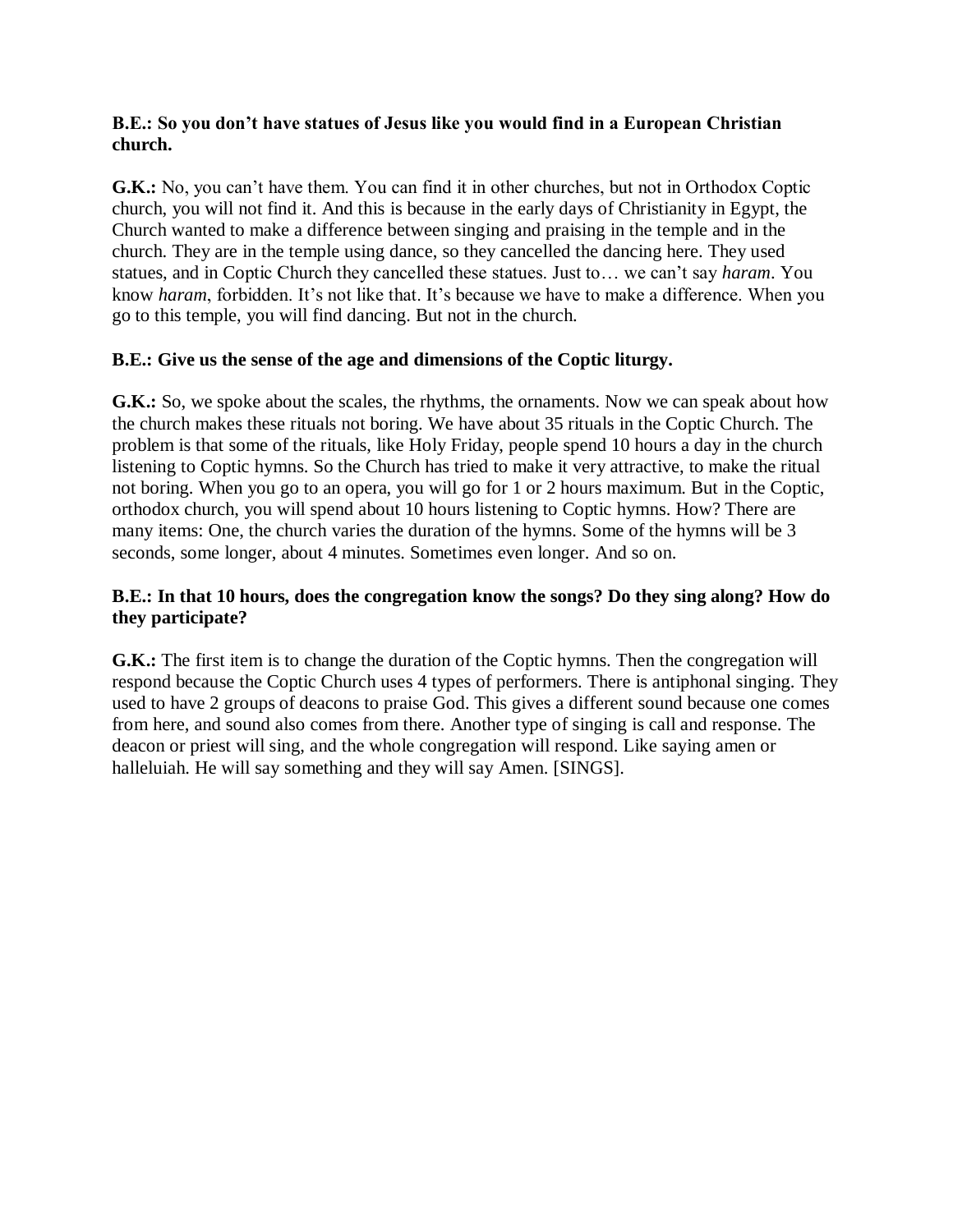

## **B.E.: And they know these melodies? They are not written down?**

**G.K.:** Yes. It's studied by repetition. They change the duration and performance by these 4 types: antiphonal, response, and also solo. The priest or cantor will sing alone. This type of hymn that has been used for solo singing; it has been designed for that. Such type of hymn cannot be by a group. It is designed for one singer. This is the third type of singing. The fourth one is for a group, for a congregation, for the people that are in the church to pray. The whole congregation will sing this hymn as one unit, as one sound.

#### **B.E.: This is how you keep it interesting for 10 hours.**

**G.K.:** All this is 2 items only. We have many more.

#### **B.E.: Are these group hymns simpler, easier to sing?**

**G.K.:** For that solo style, you can't find a rhytym, and you can't find measures, so it's difficult for everyone to sing. In hymns for all the people, you find very simple rhythms, simple melodies, simple motifs.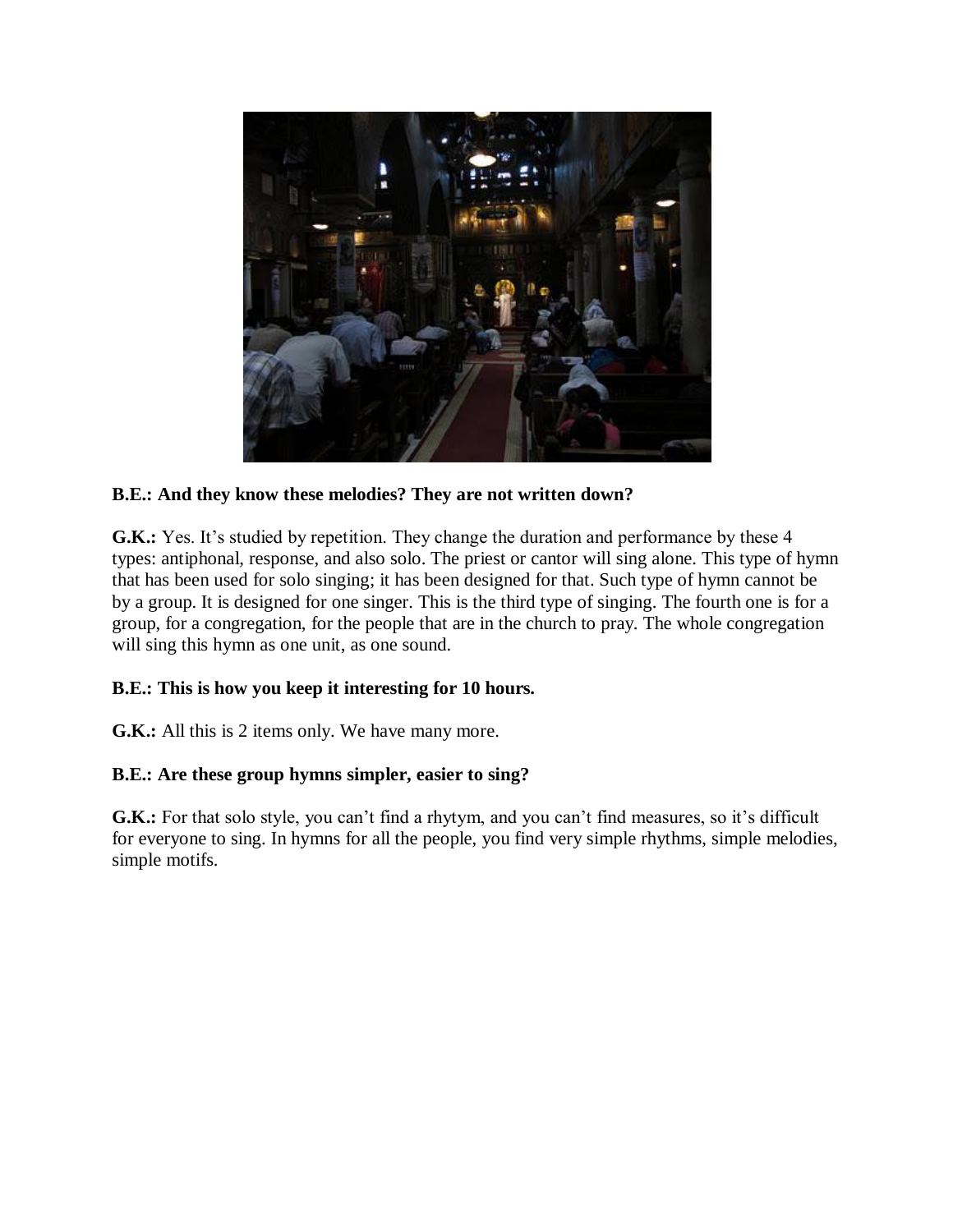

**B.E.: You mentioned before, when you compared the liturgy the Sphynx, that it isn't identical to thousands of years ago, but it hasn't changed much. So are you saying that the basic sound and structure of this liturgy is the same thing that we would have heard if we walked into a Coptic church two thousands years ago? Would you agree with that?**

**G.K.:** I agree with that. Our Coptic church is a traditional church. You can't change anything easily. You can't add any hymns easily. Sure, not all of these hymns were composed in the 1<sup>st</sup> century. Some were added in the  $2<sup>nd</sup>$  and  $3<sup>rd</sup>$  century. Some were added in the  $18<sup>th</sup>$  century when Pope Kirillos IV added some hymns to our orthodox church. But you can say that the same liturgy, the same hymns—it is what we are singing here, except we are adding some hymns that have been approved by all the popes and bishops. For a hymn to be approved, it's something difficult.

#### **B.E.: But there are changes happening in the music. Talk about that.**

**G.K.:** I think the hymns in the Coptic church inspire composers to enrich their melodies. Me, I select many phrases from the Coptic hymns to enrich my compositions and to give them this spirit and taste. If I make a song for the prophet David and use European melodies, it would be very strange for me. For our David ensemble, we compose many hymns, but we try to use the same spirit. Even my daughter Monica, she tries to make many melodies like Ehtabertani Alehi. You can find it in "My Eyes Toward You," the name of the album. [You can download My Eyes [Toward You](http://www.davidensemble.com/english/multimedia/myeyes.htm) from the Multimedia section at davidensemble.com.]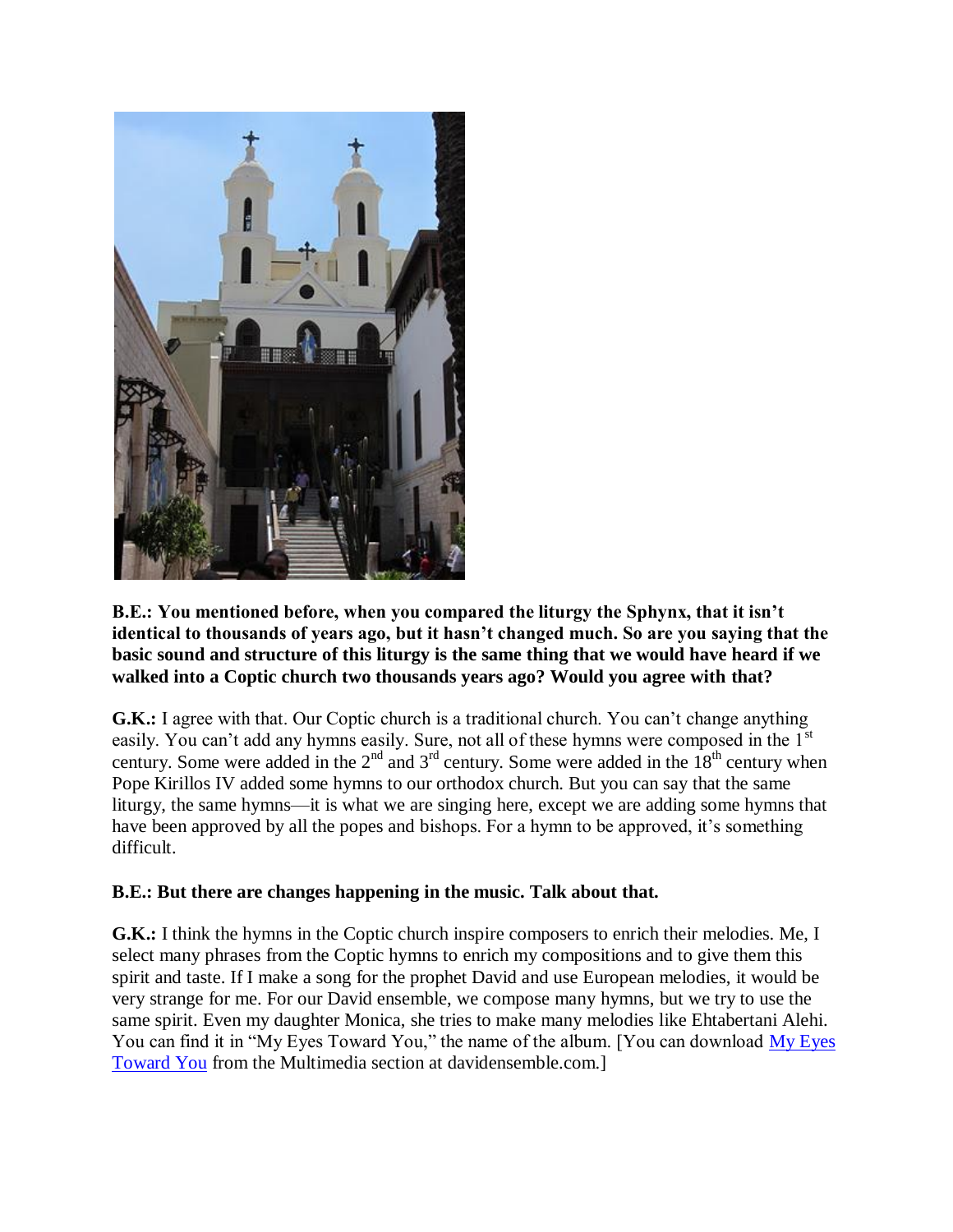#### **B.E.: Talk about that song.**

**G.K.:** It's called Ehtabertani. Lord, you have examined me and known me. Psalm 139. She took those words from that liturgy and composed a song for David the prophet. She tried to keep the same taste and with the same features as the Coptic hymn but in Arabic because many people are speaking Arabic.

#### **B.E.: When you sing the Coptic hymns, what language do you use?**

**G.K.:** Coptic. Actually, some use Greek words. Some people say we do not understand well the Greek and Coptic phrases so sometimes the priests translate them into Arabic. I do not agree with that. If the melody is composed for a certain language, and you change the language, the melody is destroyed. I'll give you an example: We have this song [SINGS COPTIC]. Ok? They translate it, and it becomes [SINGS ARABIC]. It's completely different. It's another song, another hymn.

#### **B.E.: What's the history of the Coptic language? Did it come from a language that existed before Christianity?**

**G.K.:** It is an old Egyptian language.

#### **B.E.: How far back?**

**G.K.:** The beginning of the language was the beginning of life in Egypt.



#### **B.E.: People sing it, but do they speak it to each other?**

**G.K.:** Some people not only sing it, but speak it in their home. I found this myself not only in Egypt but also in Germany. The David Ensemble was in Frankfurt. The priest and the whole congregation there talk to each other in the Coptic language. It's a living language. But people in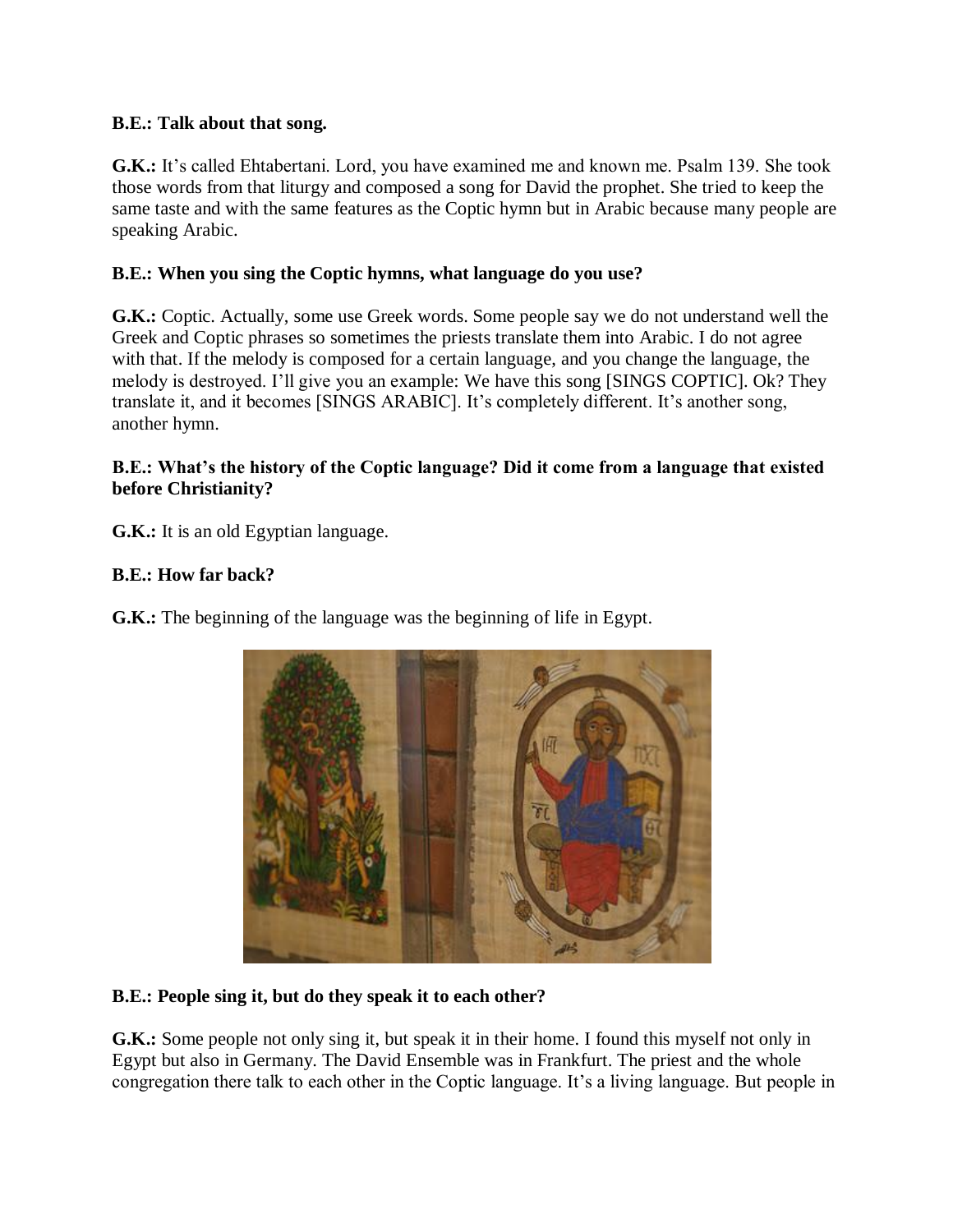Egypt like to speak in Arabic. If the church insisted on using Coptic as the normal language, it would not be easy to do.

## **B.E.: I want to end with a little about Coptic life in Egypt today. If I went to Coptic Cairo today, what would I find?**

**G.K.:** If you go to a mass, you will find about 4 hours of hymns with different scales, different performances, different types of moods. Saturday and Sunday too. Sure. If you went to San Marcos' Church right here in Maadi, you can go and listen to those Coptic hymns.



# **B.E.: How many people in Cairo are Coptic Christians?**

**G.K.:** 10 to 15 percent.

## **B.E.: I know there has been serious tension between Christian and Muslim communities in Egypt. I've been following closely the events of the revolution. Do you have hope that once things settle, life will be better or different for Coptic people in Cairo?**

**G.K.:** We are looking for that. We are hoping that after this revolution people in Egypt will have a better style of life. Really, I want to tell you that I am a lecturer at Hayman University. I have a high diploma, post-graduate, in the College of Music. There I give the material of Coptic music and give examinations. It's a governmental university, it's not private.

The government here in Egypt right now has started to put some focus on the Coptic music and language. I've done many interviews with TV channels in Egypt and I've performed many Coptic hymns in the Cairo Opera House and at international festivals in Egypt. The people know that Coptic hymns are a heritage that must be preserved. Now the Ministry of Culture has come to me to construct an orchestra and choir for Coptic hymns. We just need to find a budget. The attention for Coptic hymns and language is now good.